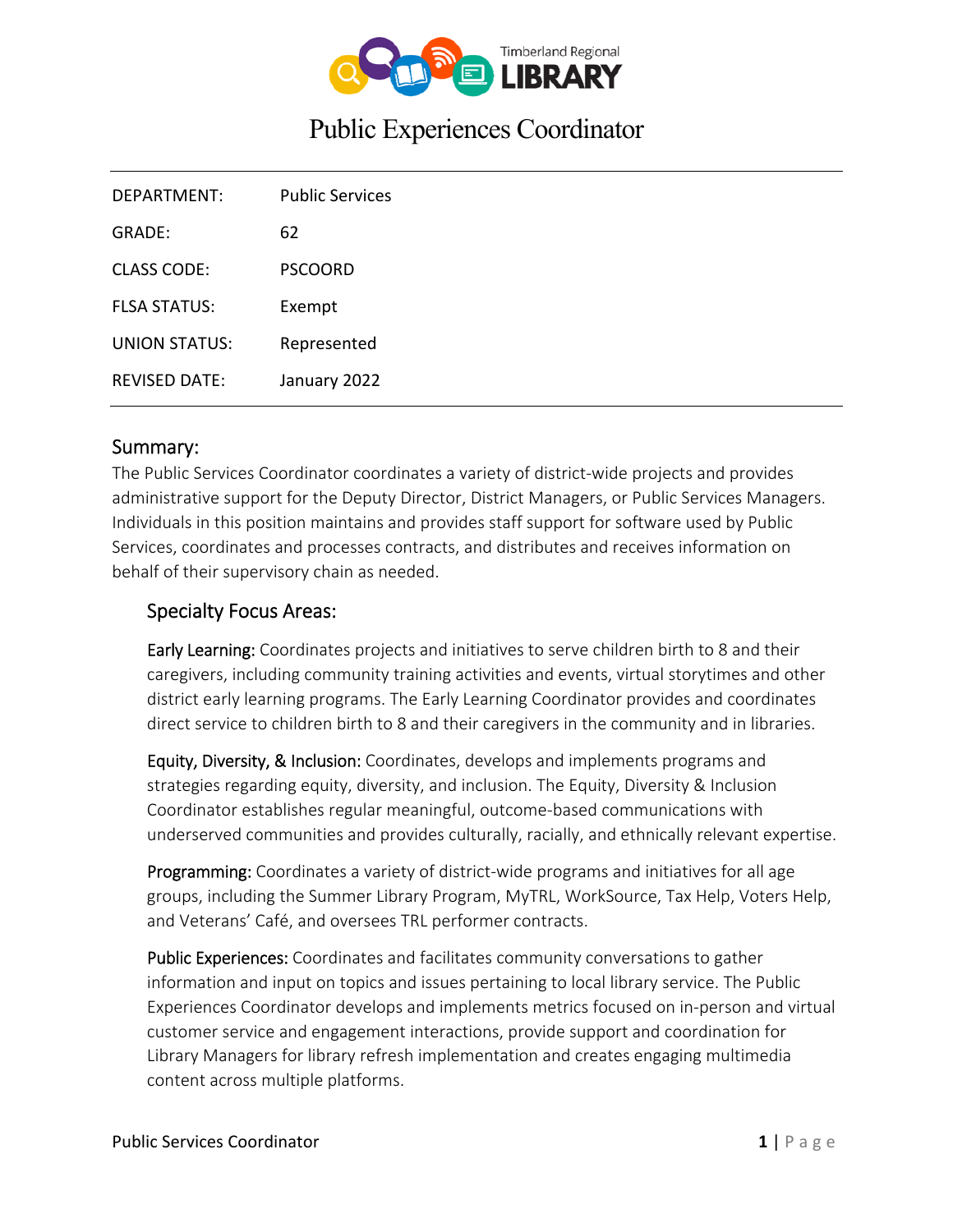# Reporting Relationships and Team Work:

A coordinator is a subject matter expert who may provide direction to staff and works as a bridge between departments, employees, and functions. These positions are supervised by a District Manager as part of a service‐oriented team.

# Essential Duties and Responsibilities:

*Class specifications are intended to provide a descriptive list illustrative of the range of duties performed by employees in the class. The omission of specific duties does not exclude them from the position if the work is similar, related, or a logical assignment to the position.* 

- 1. Coordinates district-wide projects and initiatives requiring frequent communication and solicitation of information from Department Directors, Managers, and other staff.
- 2. Develops, coordinates, and implements training events including project management and contracting with trainers.
- 3. Develops and maintains support materials for staff.
- 4. Provides administrative support for the Deputy Director and District Managers including scheduling, coordinating meetings, distributing and receiving information to and from groups and individuals, and answering and responding to phone calls.
- 5. Develops, prepares, and presents work‐plans, surveys, timelines, metrics, reports, and program proposals.
- 6. Serves as Administrator for software used by Public Services.
- 7. Collaborates with multiple departments and individuals to assist with and complete district‐wide projects. Participates on local and district‐wide committees and performs other duties as assigned or required.

## Core Skills and Qualities:

*Employees are expected to demonstrate the following qualities at all times:* 

- 1. Establish and maintain effective working relationships with internal staff, outside organizations and the general public.
- 2. Positively reflect TRL's mission, vision and values to the staff and public.
- 3. Effective organizational and time management skills, including the ability to multitask, manage multiple projects at the same time, and adapt to changing priorities to meet demands of the department.
- 4. Communicate effectively verbally and in writing.
- 5. Demonstrate quality customer service.
- 6. Exhibit reliability and dependability. Demonstrate punctuality and regular and consistent attendance.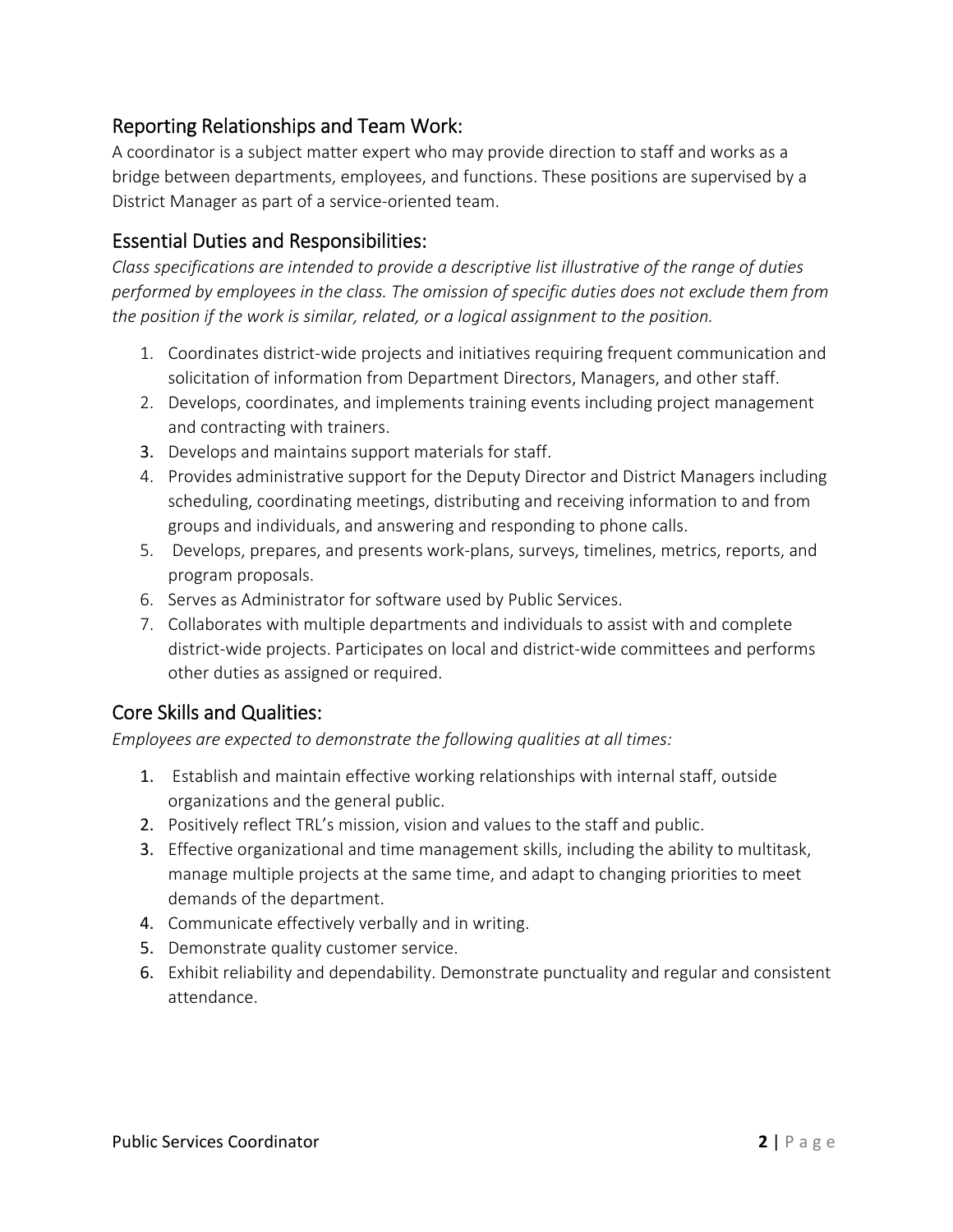# Required Knowledge, Skills, and Abilities:

*Employees are expected to perform or possess the following:* 

- 1. Knowledge of and demonstrated skill and ability in methods and practices of specialty focus area.
- 2. Ability to successfully collaborate with many individuals at various levels within the organization.
- 3. Ability to apply time management skills in coordination of district-wide projects and training events.
- 4. Ability to effectively coordinate complex projects involving many internal and external stakeholders.
- 5. Effective organizational skills, including ability to manage multiple projects at the same time.
- 6. Ability to remain calm and tactful when communicating with patrons and staff.
- 7. Ability to work independently and innovatively in a variety of situations and be flexible and adaptable to change.
- 8. Ability to analyze data, processes, and procedures, and develop meaningful reports and recommendations based on the analysis.

#### Technology Requirements:

- Strong computer skills, including database management, word processing, creating spreadsheets, document management and organization, email applications and the internet.
- Knowledge of computerized information systems used to satisfactorily complete job responsibilities.

## Education and Experience:

Bachelor's Degree and five years' experience in specialty area of expertise such as project management, library services, administrative support; OR any combination of education and experience which would provide the required knowledge and skills and allows successful performance of the job.

## Licenses, Certifications, and Special Requirements:

 Must have a valid Washington State Driver's License and an acceptable driving record Must pass and maintain a criminal background check.